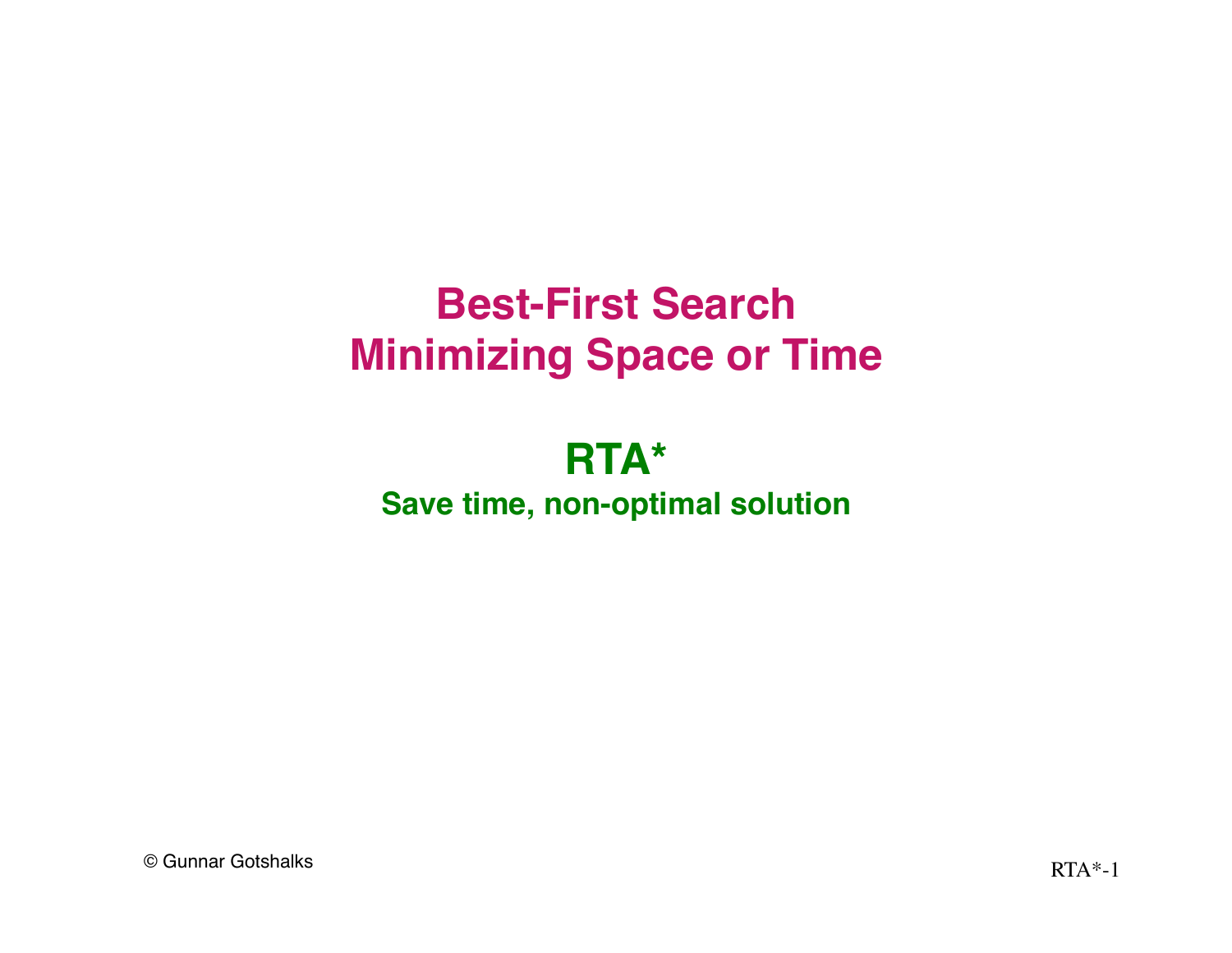# **Overview**

◊ Do not find a complete solution, until near the goal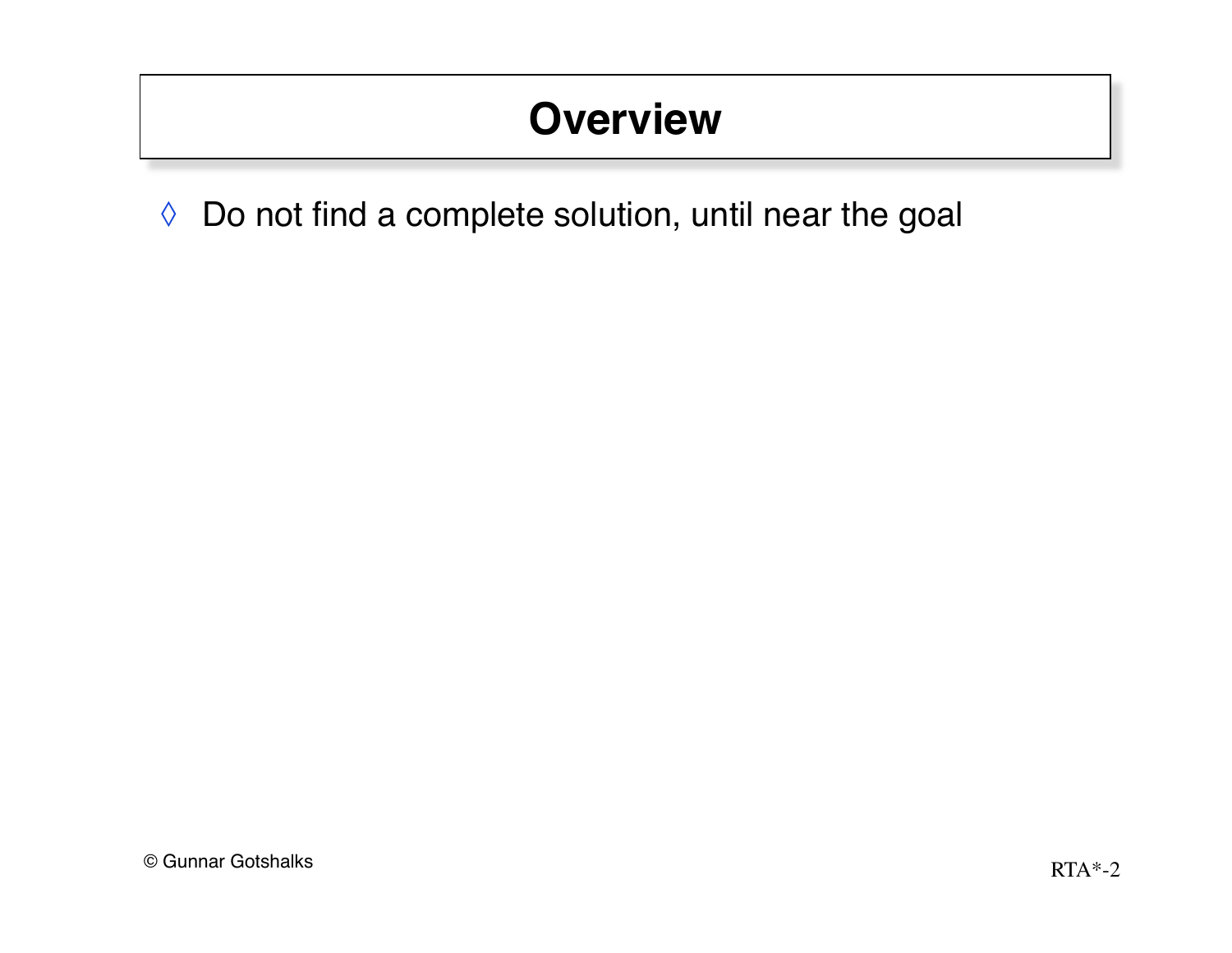- ◊ Do not find a complete solution, until near the goal
- ◊ Instead look ahead a fixed depth D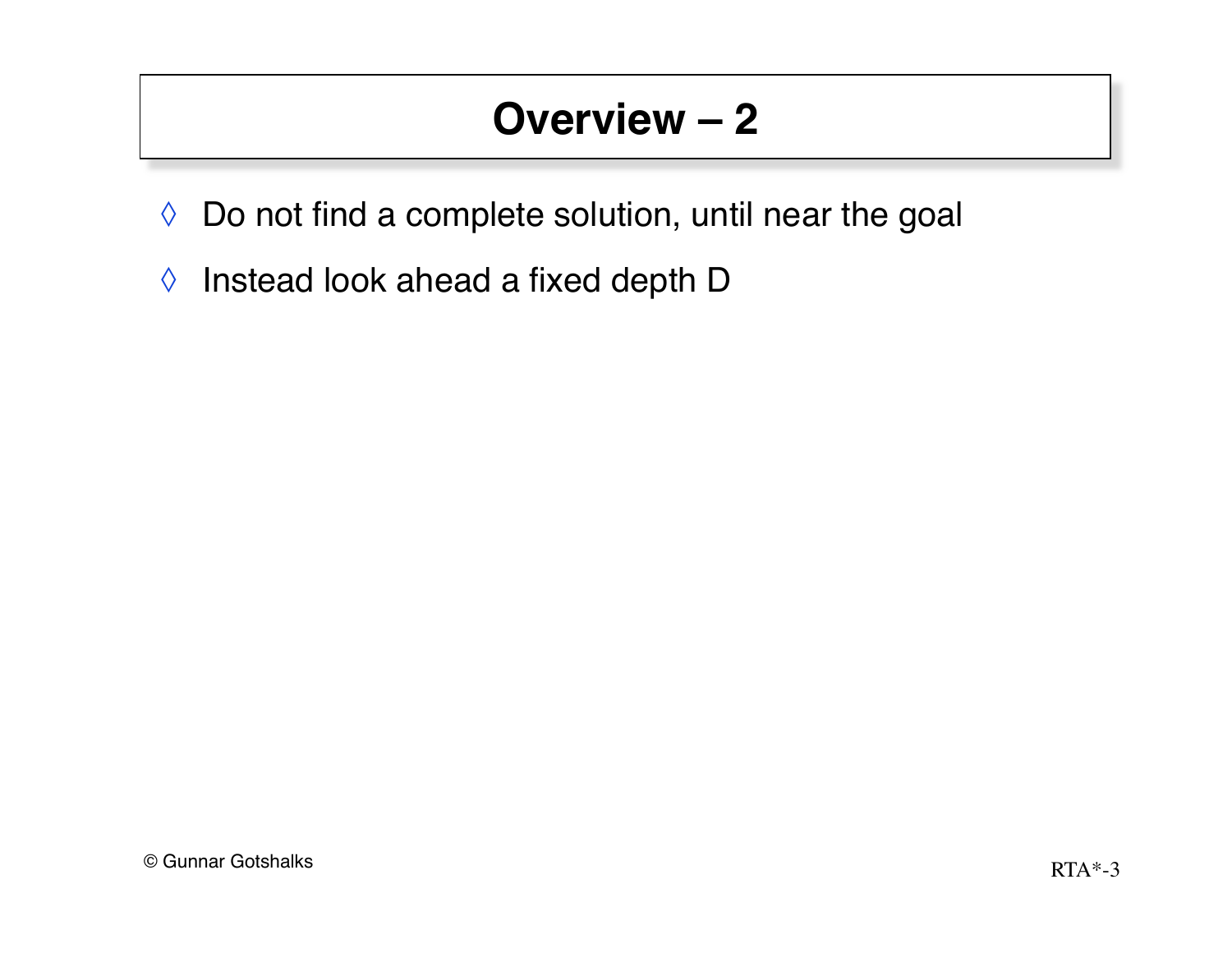- ◊ Do not find a complete solution, until near the goal
- ◊ Instead look ahead a fixed depth D
	- » **Generating all nodes**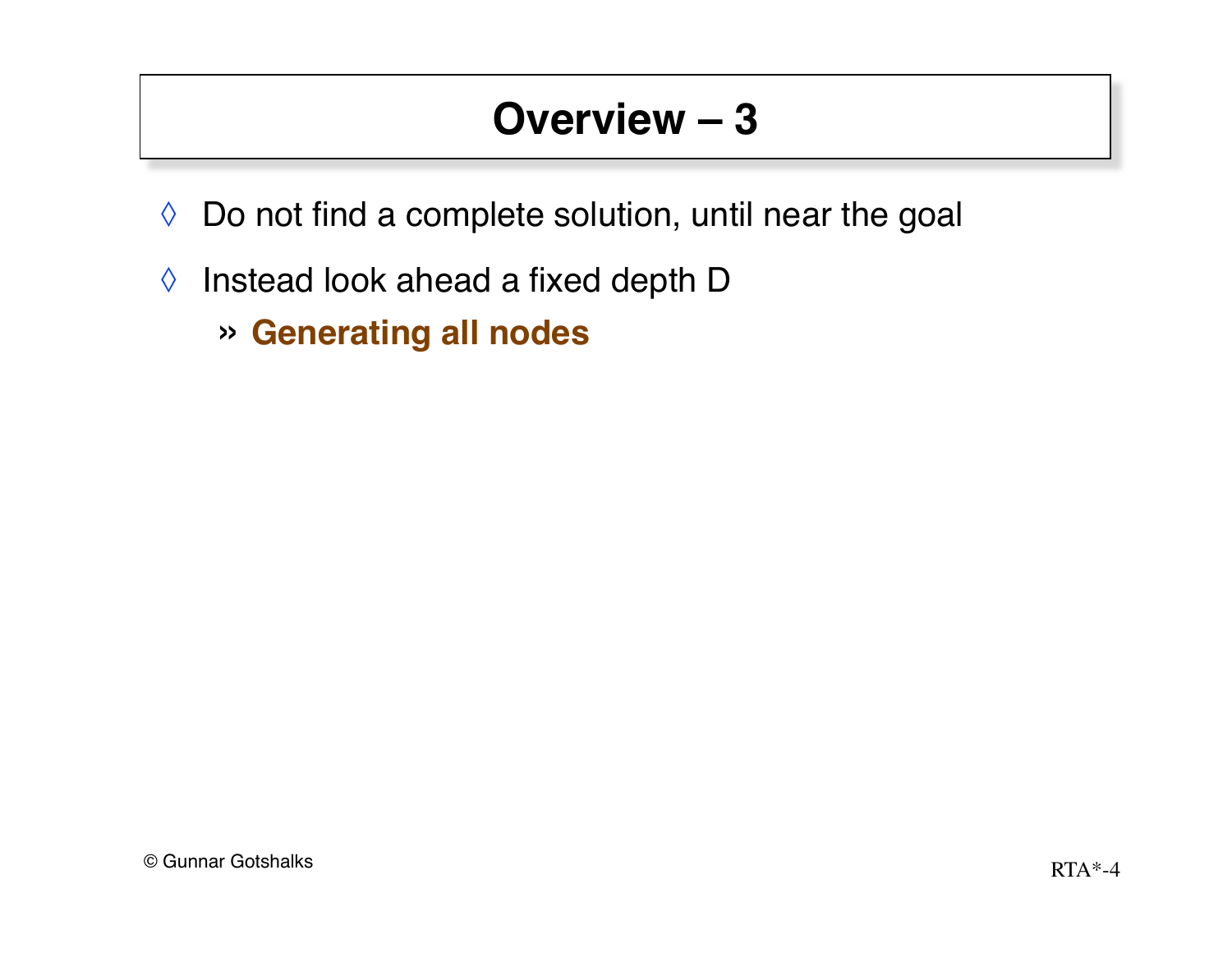- ◊ Do not find a complete solution, until near the goal
- $\Diamond$  Instead look ahead a fixed depth D

» **Generating all nodes**

 $\Diamond$  Evaluate the cost function for the tip nodes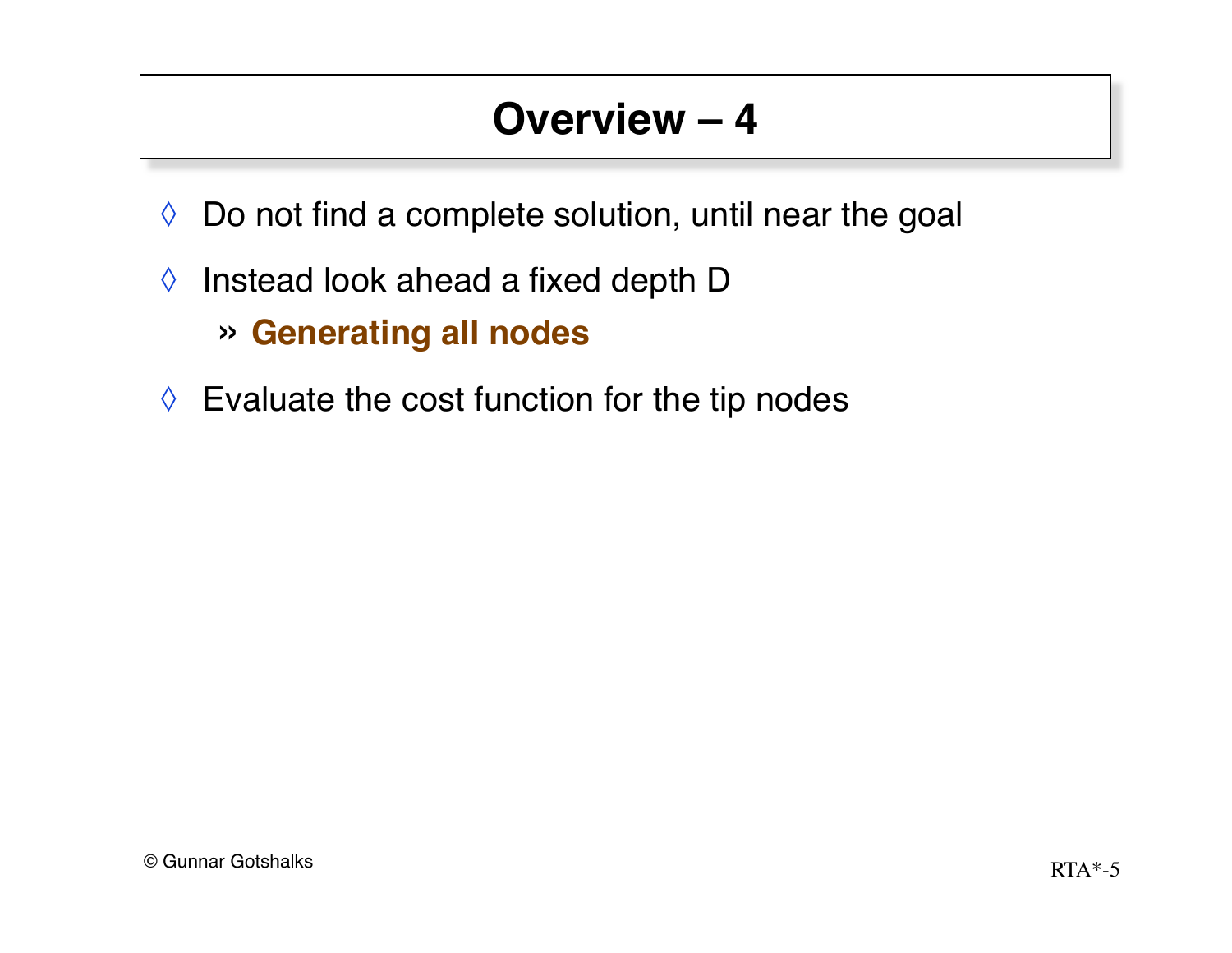- $\Diamond$  Do not find a complete solution, until near the goal
- $\Diamond$  Instead, from node N look ahead a fixed depth D » **Generating all nodes**
- $\Diamond$  Evaluate the cost function for the tip nodes
- $\Diamond$  Backup the cost to the immediate successors of N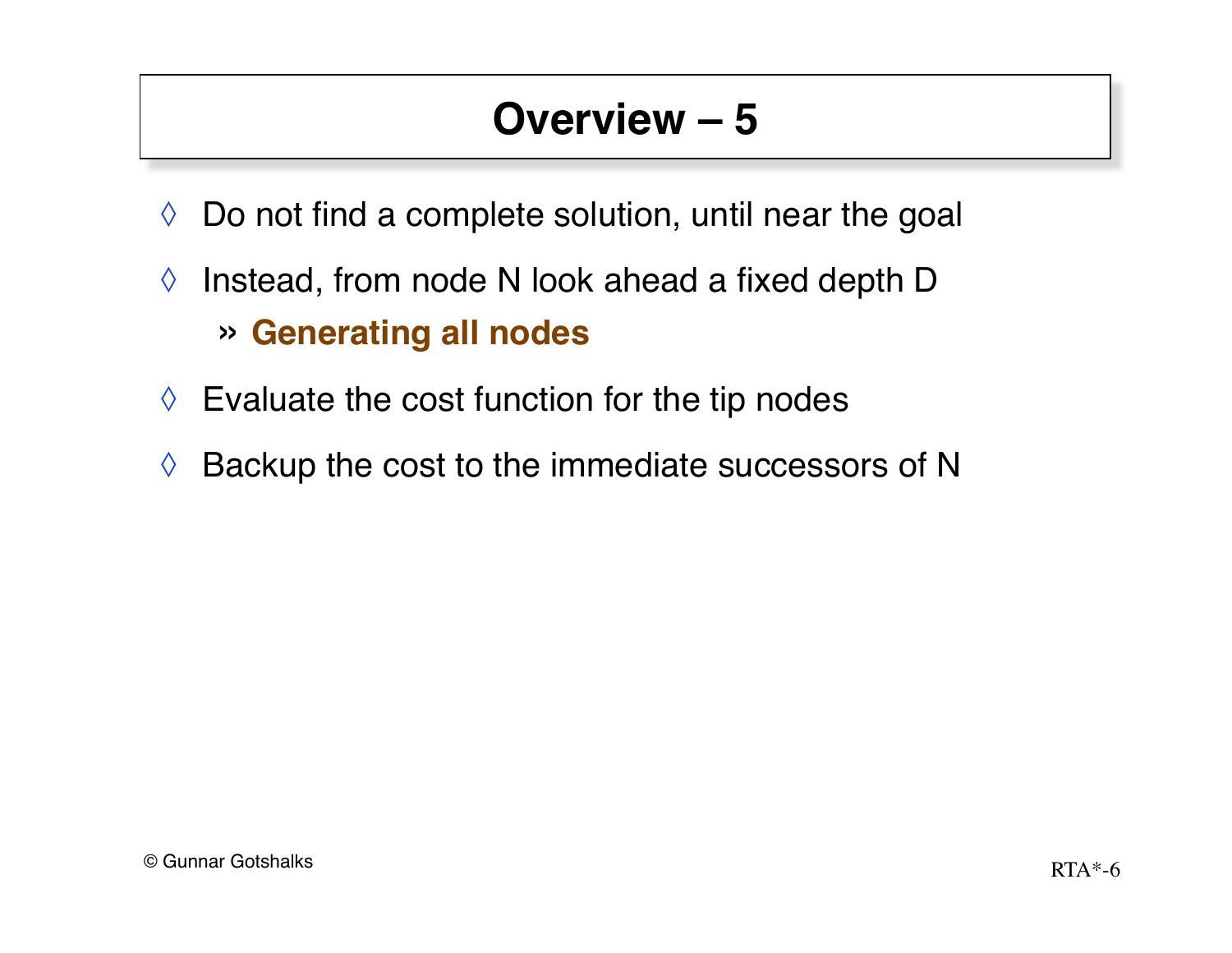- $\Diamond$  Do not find a complete solution, until near the goal
- $\Diamond$  Instead, from node N look ahead a fixed depth D » **Generating all nodes**
- $\Diamond$  Evaluate the cost function for the tip nodes
- $\Diamond$  Backup the cost to the immediate successors of N
- ◊ Select the best successor node S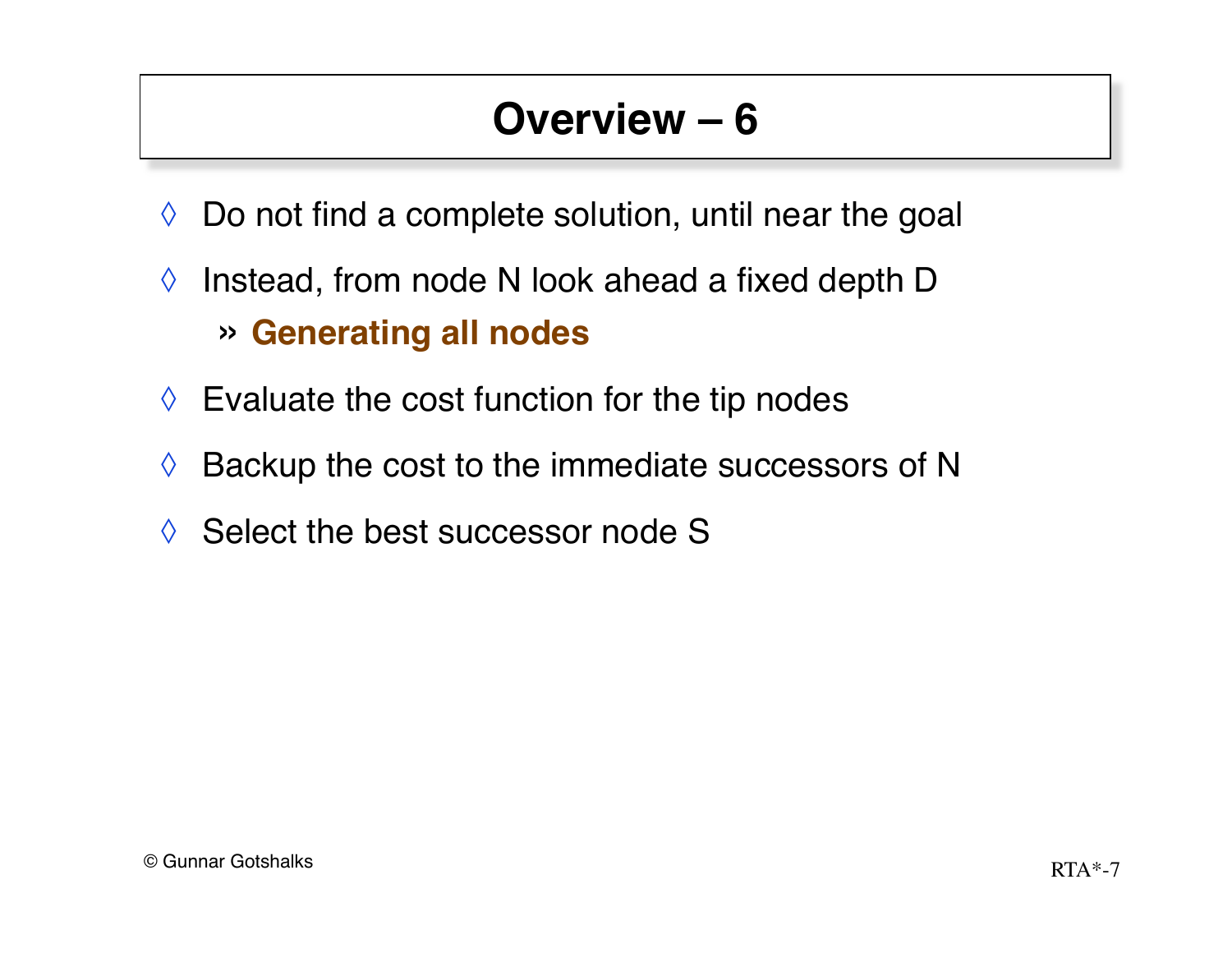- $\Diamond$  Do not find a complete solution, until near the goal
- $\Diamond$  Instead, from node N look ahead a fixed depth D » **Generating all nodes**
- $\Diamond$  Evaluate the cost function for the tip nodes
- $\Diamond$  Backup the cost to the immediate successors of N
- ◊ Select the best successor node S
	- » **If S is not a goal state, then repeat**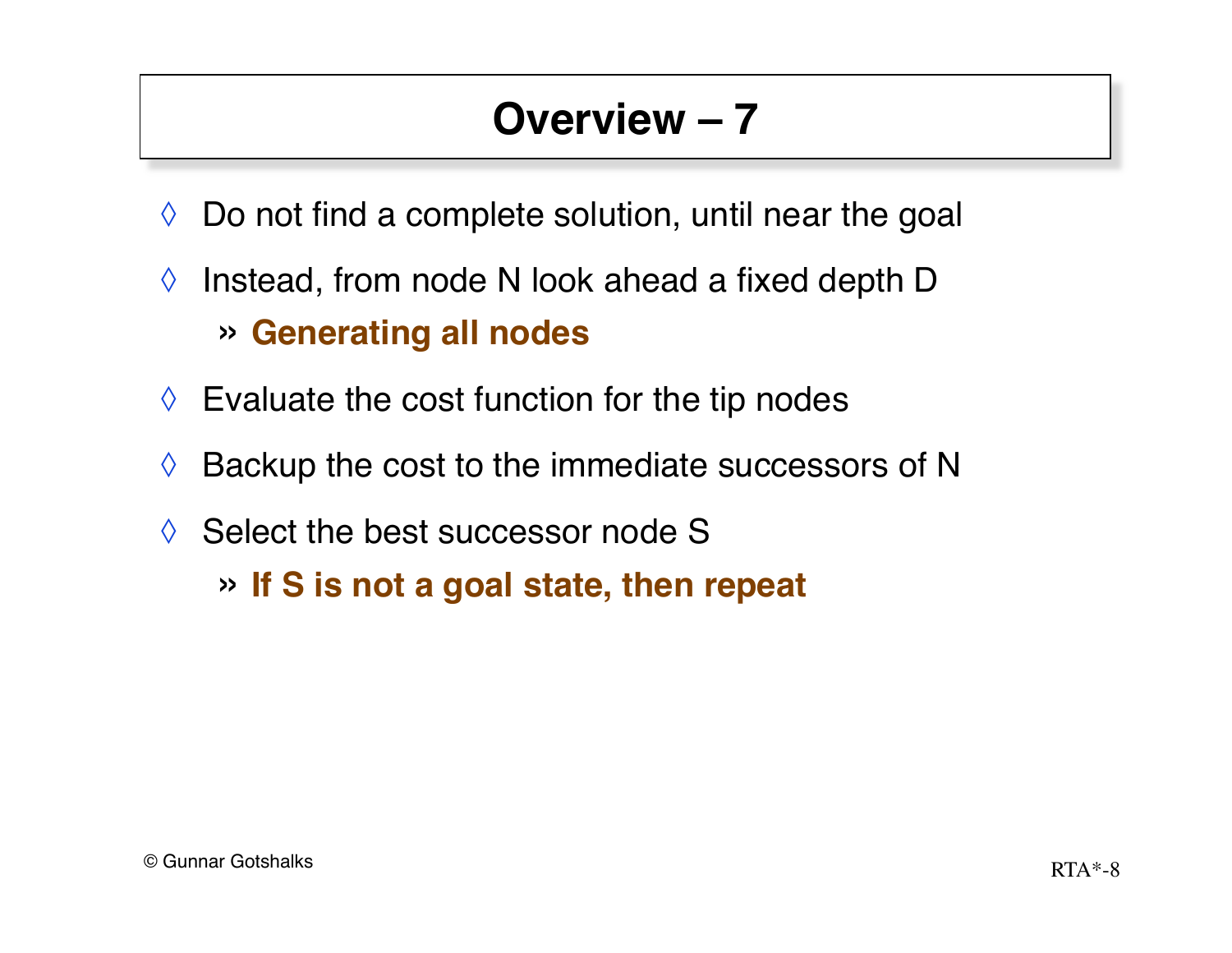- $\Diamond$  Do not find a complete solution, until near the goal
- $\Diamond$  Instead, from node N look ahead a fixed depth D » **Generating all nodes**
- $\Diamond$  Evaluate the cost function for the tip nodes
- $\Diamond$  Backup the cost to the immediate successors of N
- ◊ Select the best successor node S
	- » **If S is not a goal state, then repeat**
	- » **If S is a goal state, then done**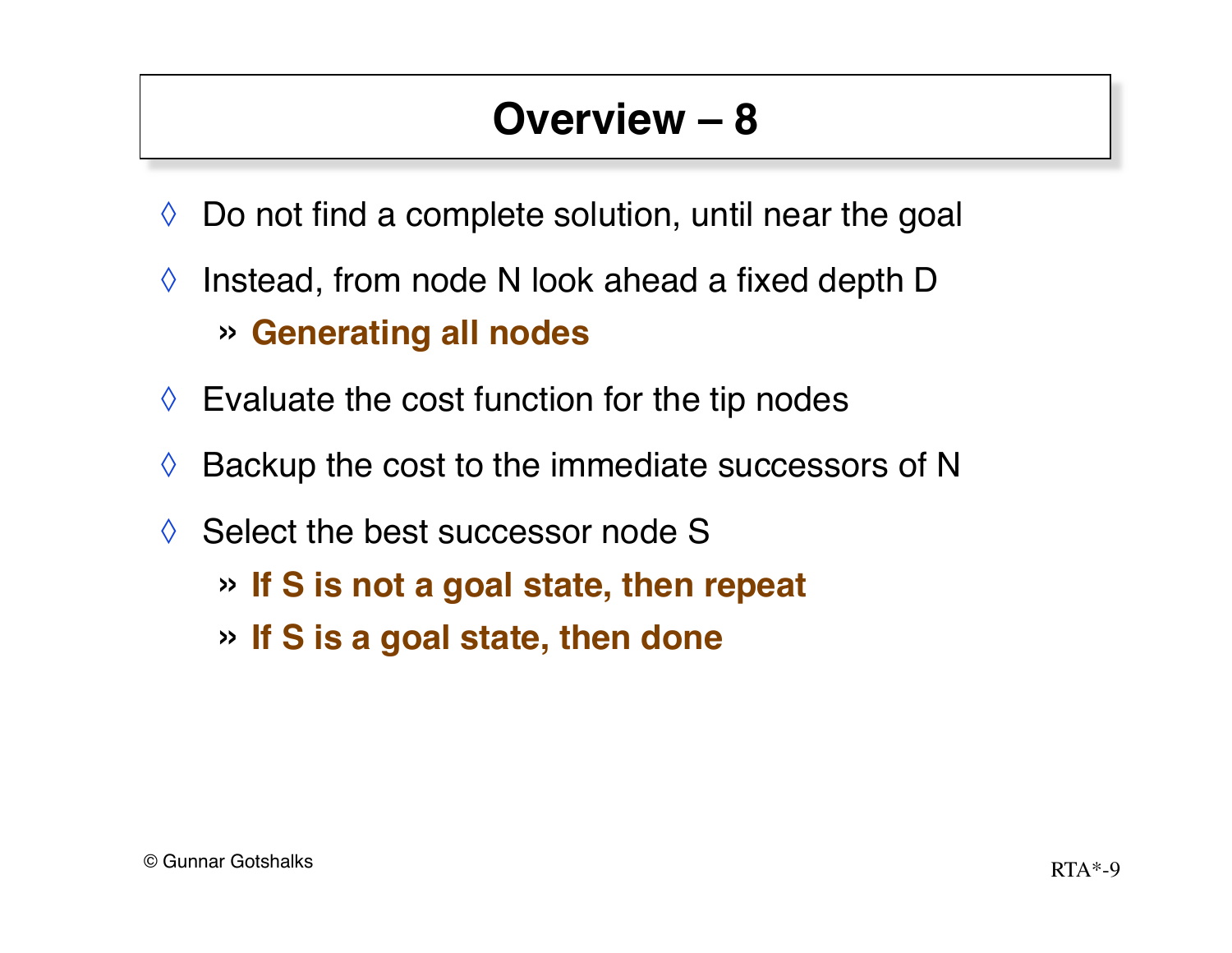#### **Overview picture**



- ◊ Two alternating stages
	- » **Planning**
		- > **Generating a tree**
		- > **Selecting most promising new state**

#### » **Executing**

> **Doing the action to move to the new state**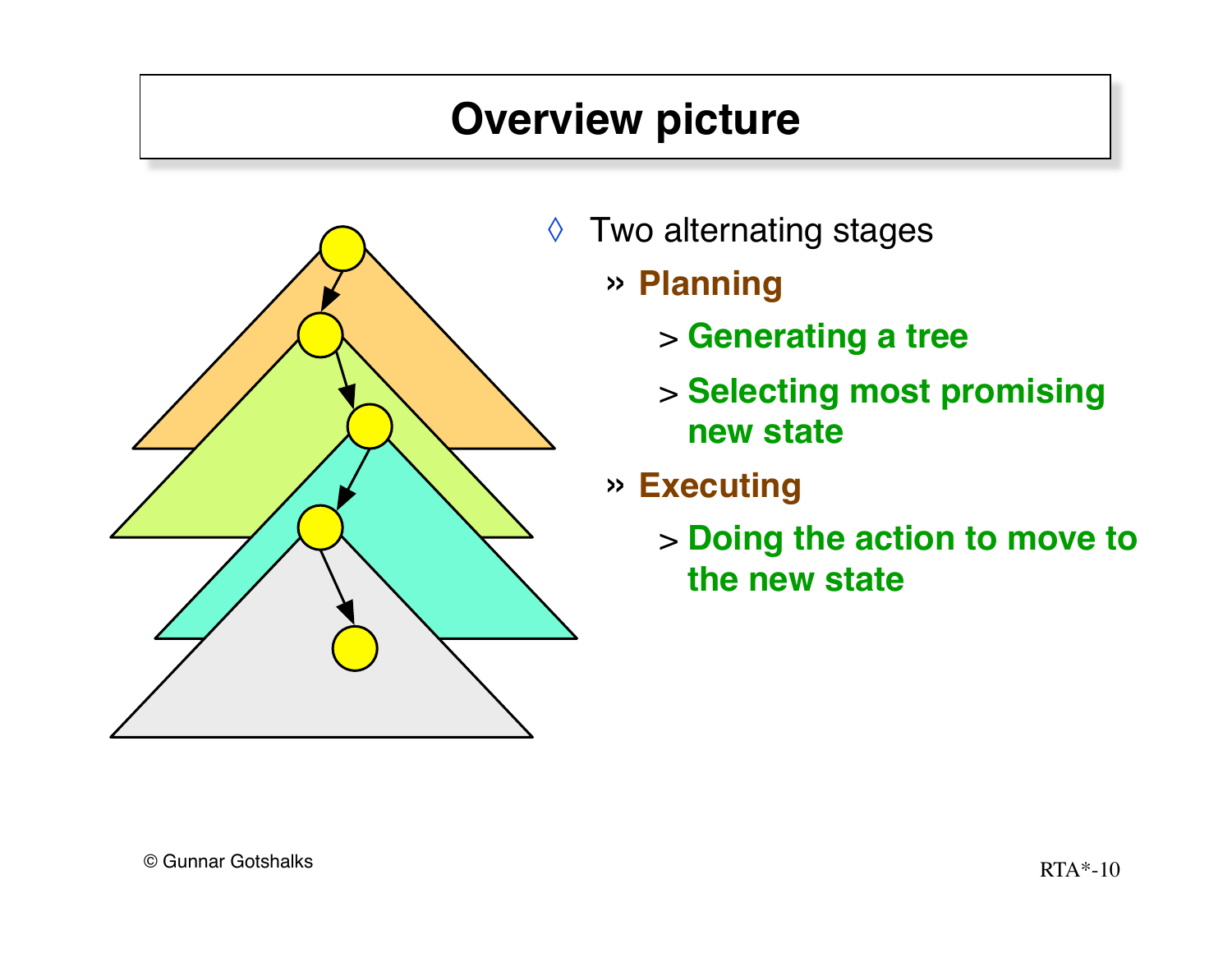# **Algorithm**

```
s := start_state
goal_found := false
while not goal_found do
   Plan:
       evaluate successors of s by look_ahead to depth d
       best_s := successor with minimum backed-up value
       second_best_f := f value of the second-best successor
       store s among "visited nodes"
       store f(s) := second_best_f -- avoid looping if at s again
   Execute:
       s := best_s -- do actions to achieve this
       if s is a goal then goal_found := true
end
```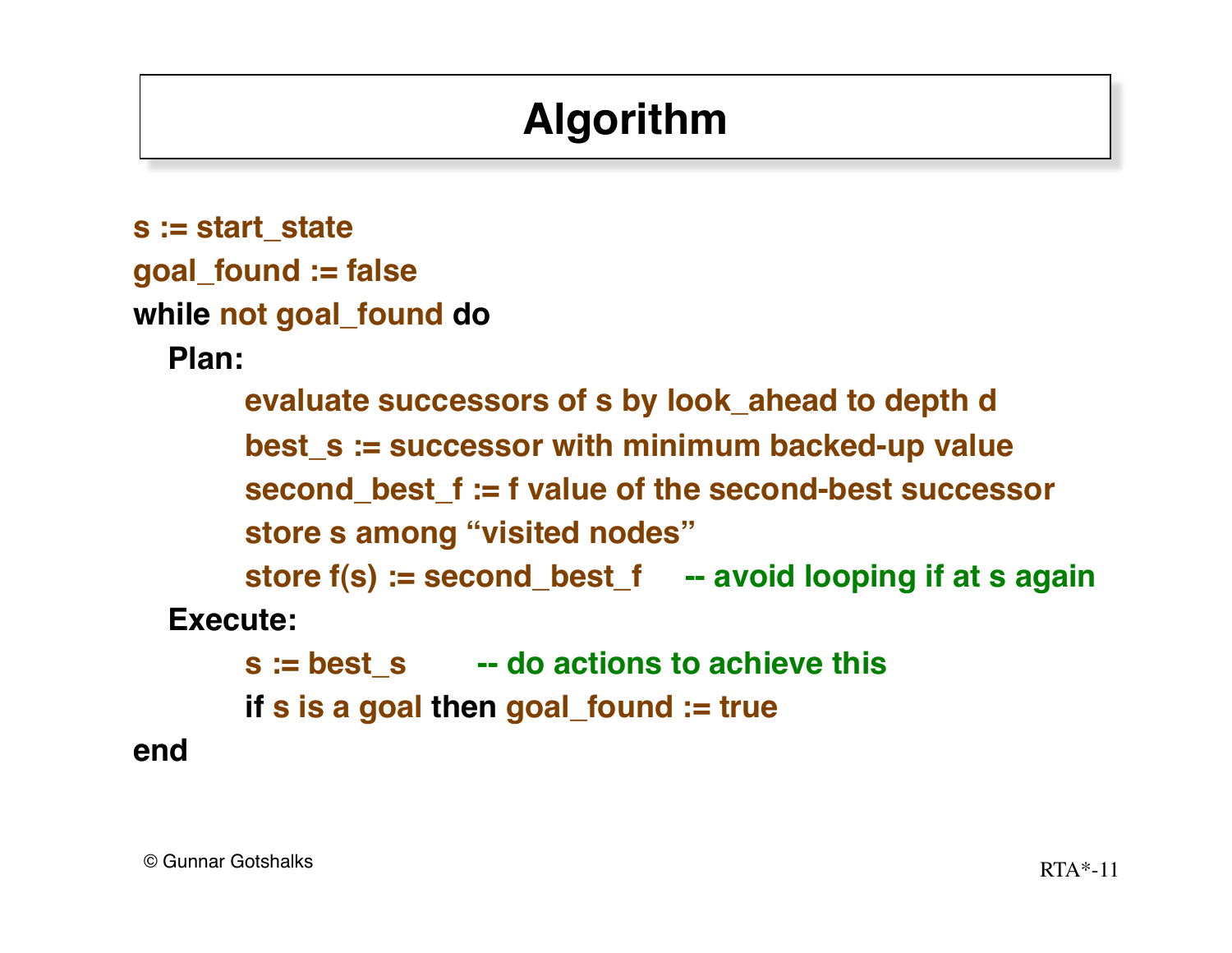### **Cost evaluation**

 $\Diamond$  The cost associated with a node is the same as for A\*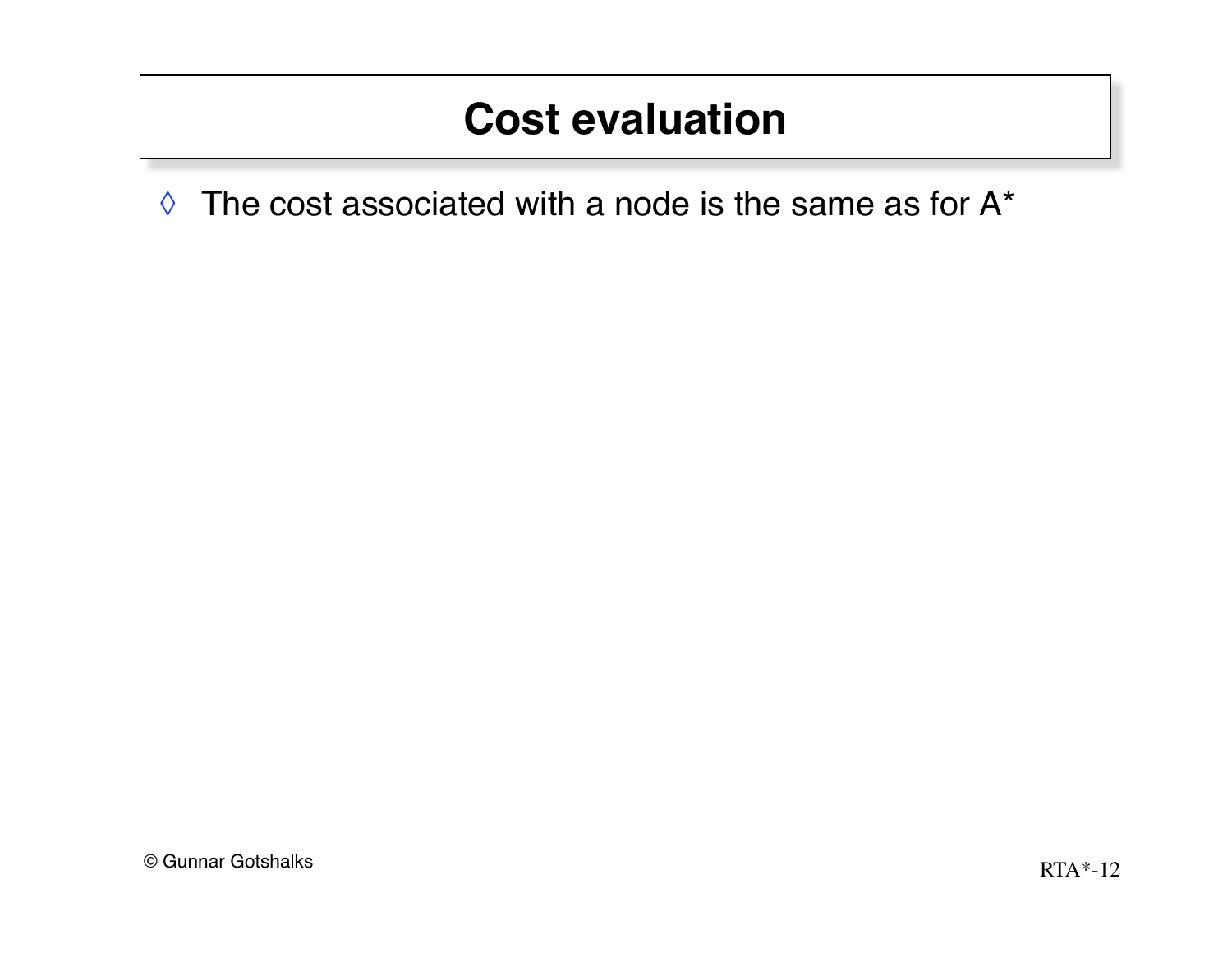### **Cost evaluation – 2**

 $\Diamond$  The cost associated with a node is the same as for A\*

» **f (N) = g (N) + h (N)**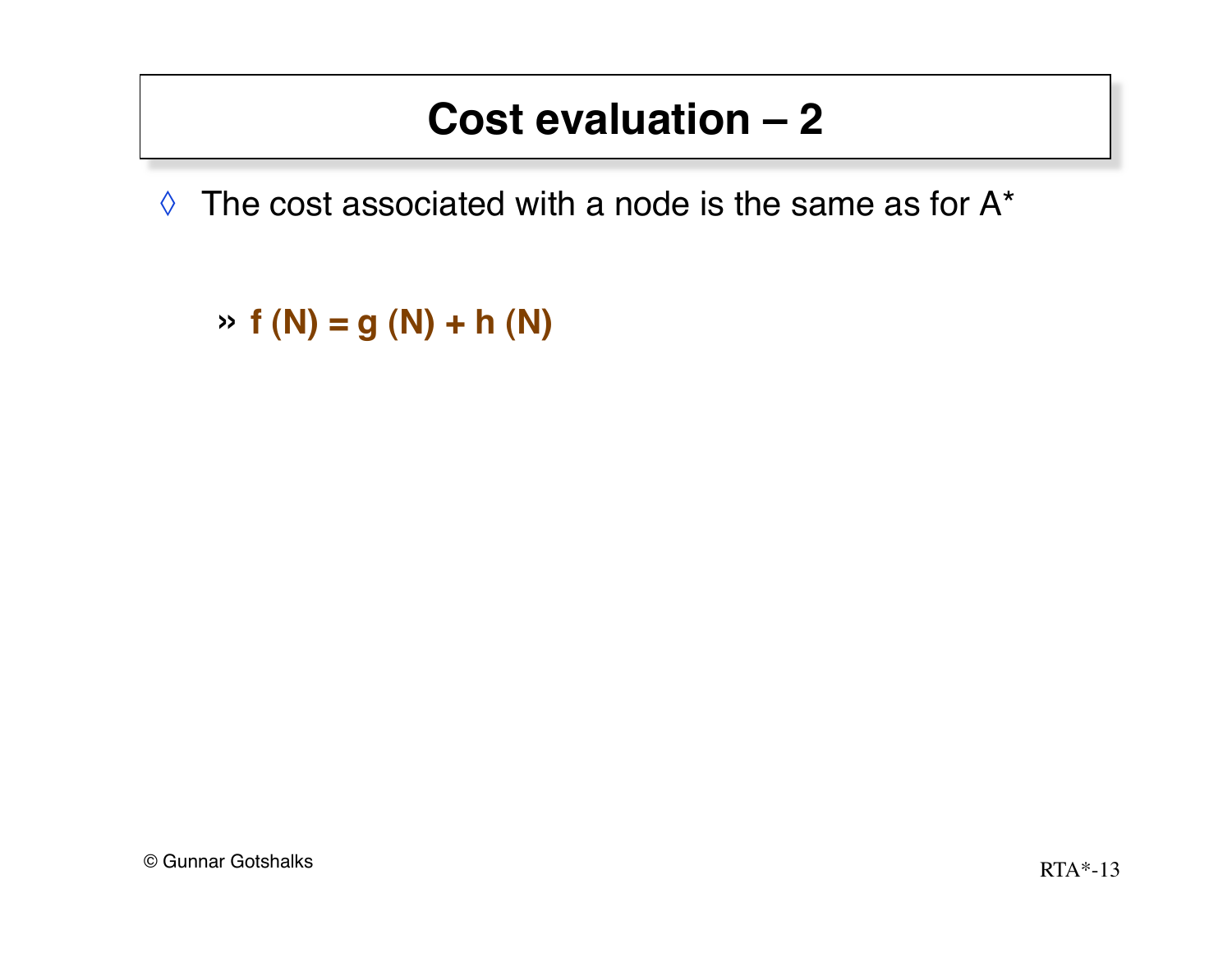# **g (N) evaluation**

 $\Diamond$  g (N) is evaluated with respect to the current state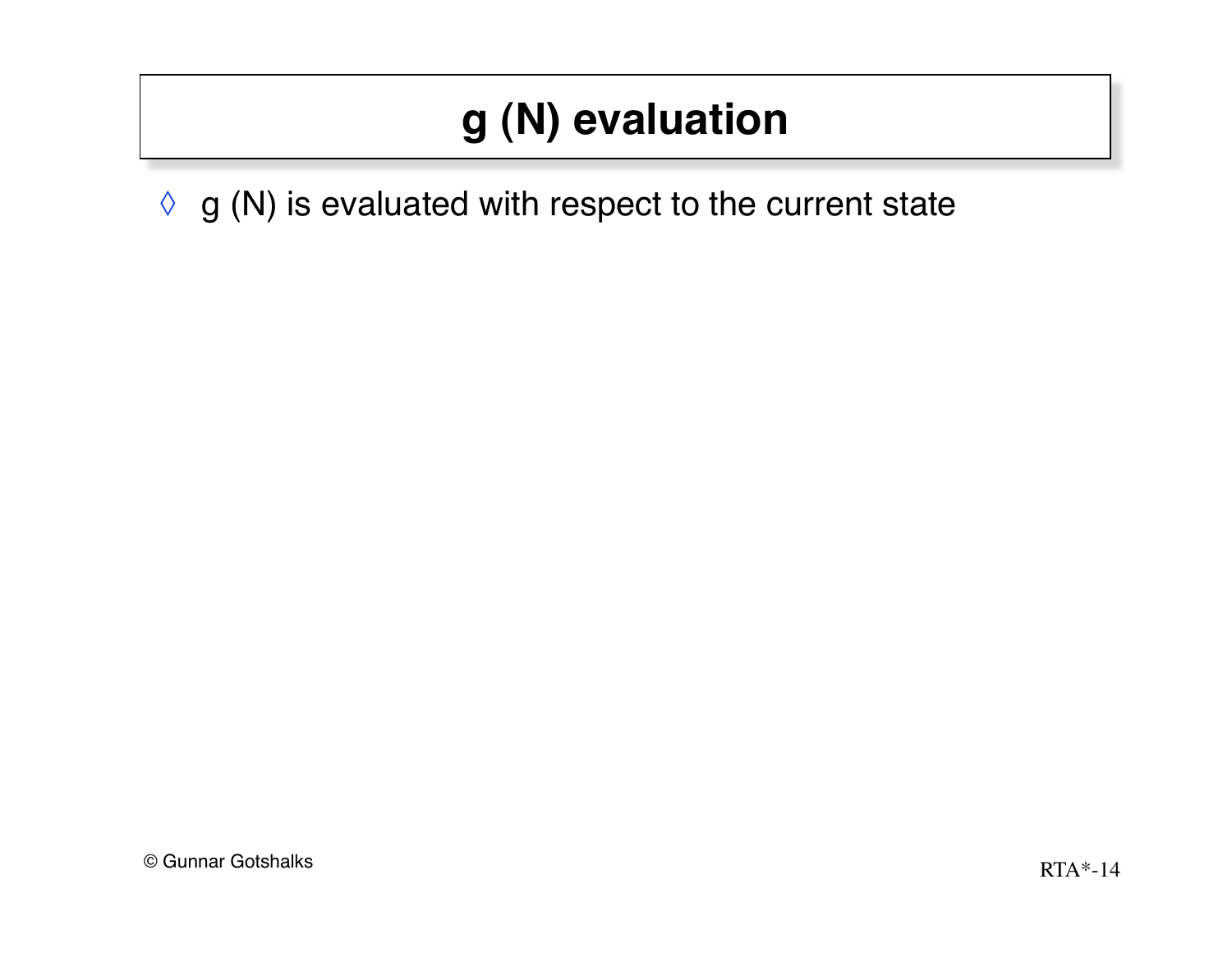- $\Diamond$  g (N) is evaluated with respect to the current state
	- $\rightarrow$  g (N<sub>k</sub>) is the actual cost from the root, N, of the **current tree**
	- » **Not the original starting node S**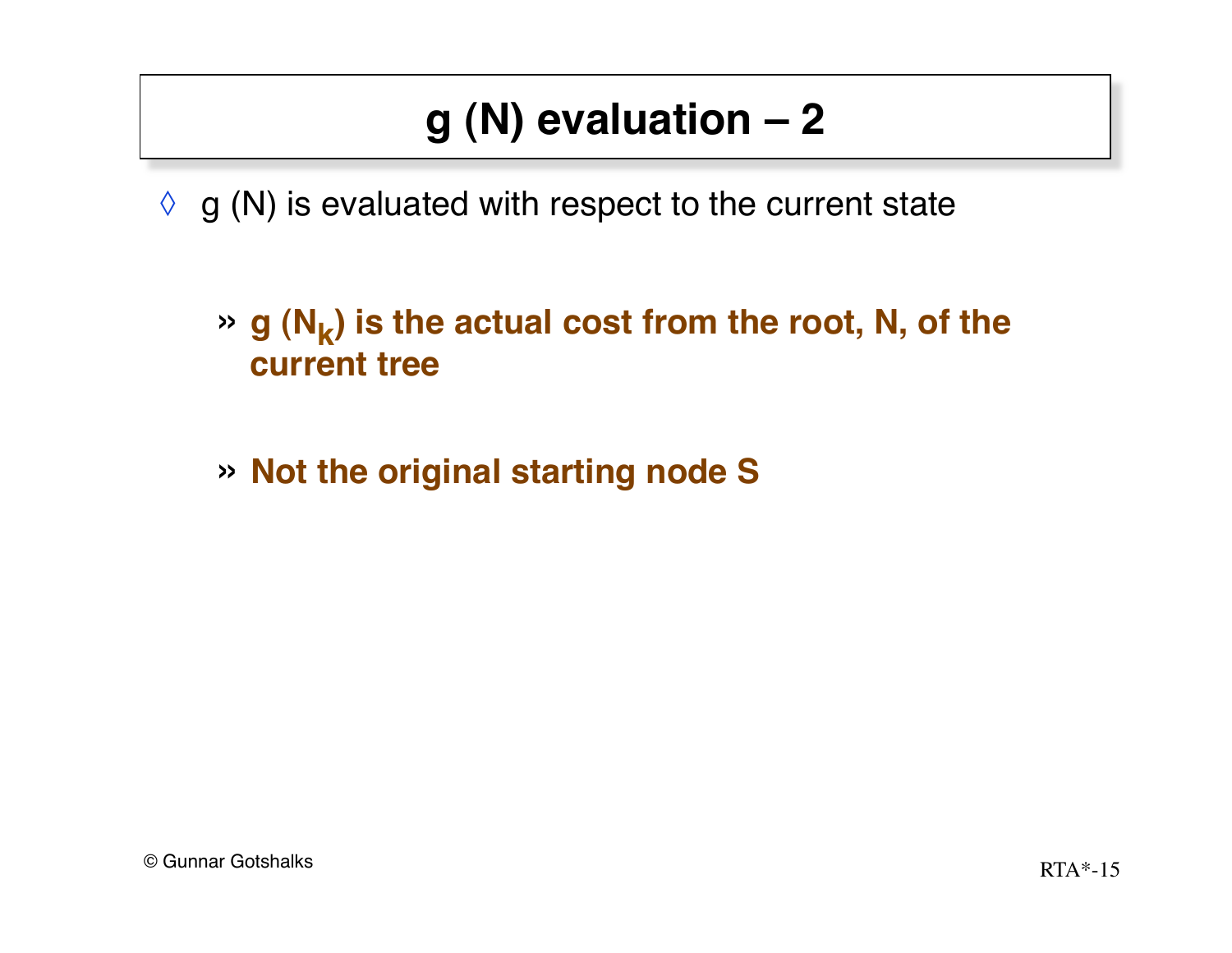◊ A node N encountered during the look ahead is assigned its heuristic h-value as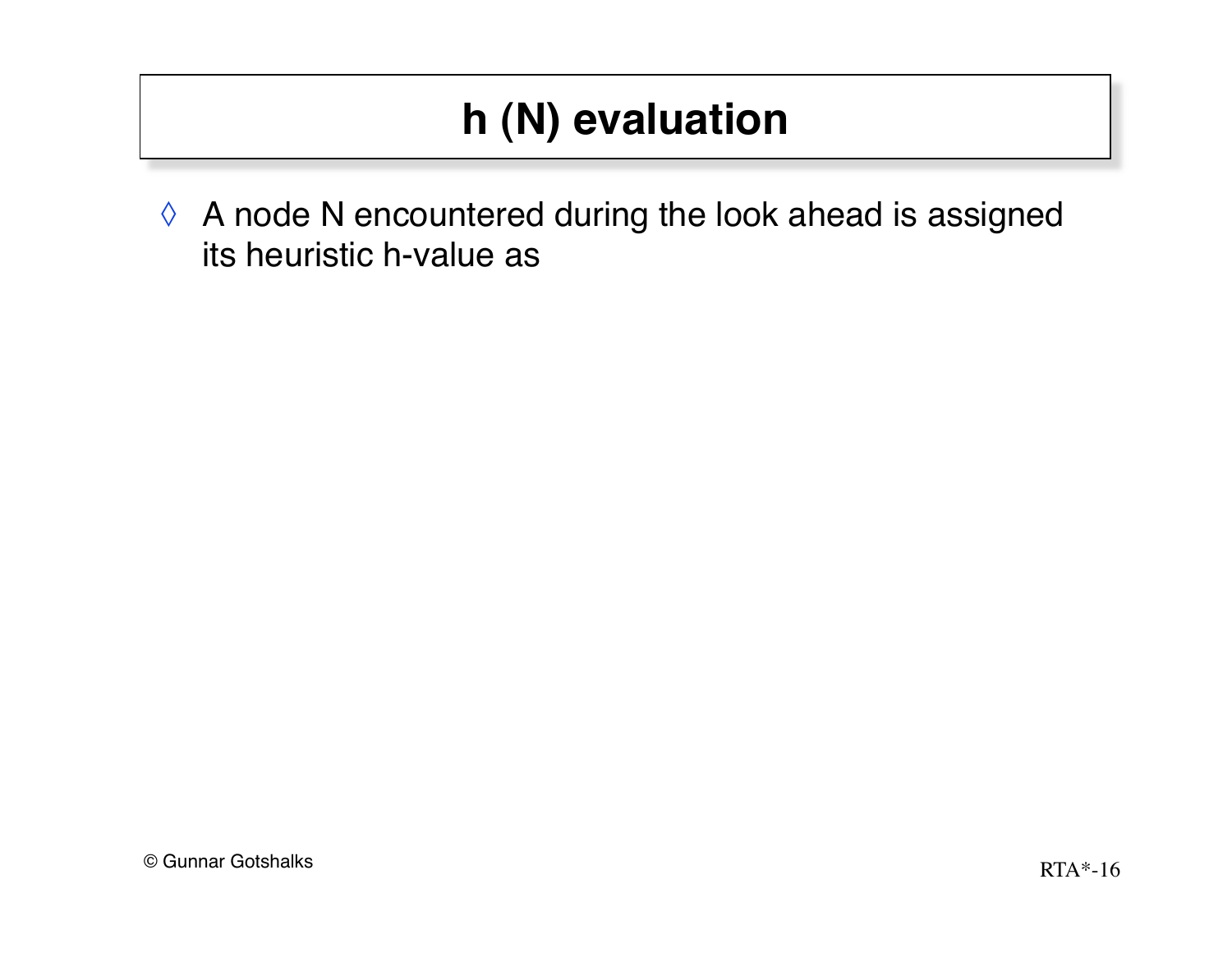- ◊ A node N encountered during the look ahead is assigned its heuristic h-value as
	- $\rightarrow$  **If goal(N) then h(N) = 0**

> **Do not search beyond N**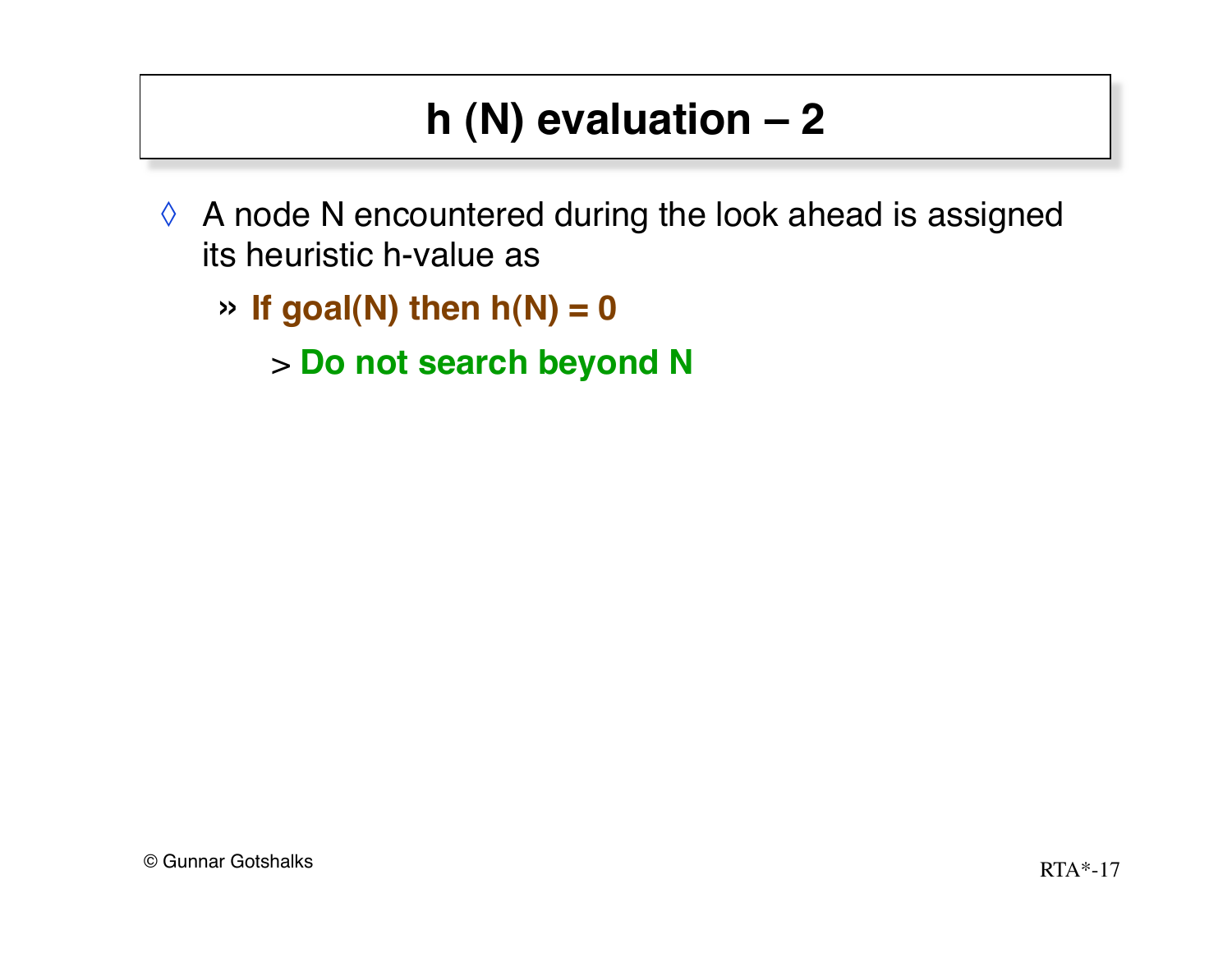- $\Diamond$  A node N encountered during the lookahead is assigned its heuristic h-value as
	- $\rightarrow$  **If goal(N) then h(N) = 0**

> **Do not search beyond N**

» **If visited(N) then h(N) = stored h(N)**

> **Do not search beyond N**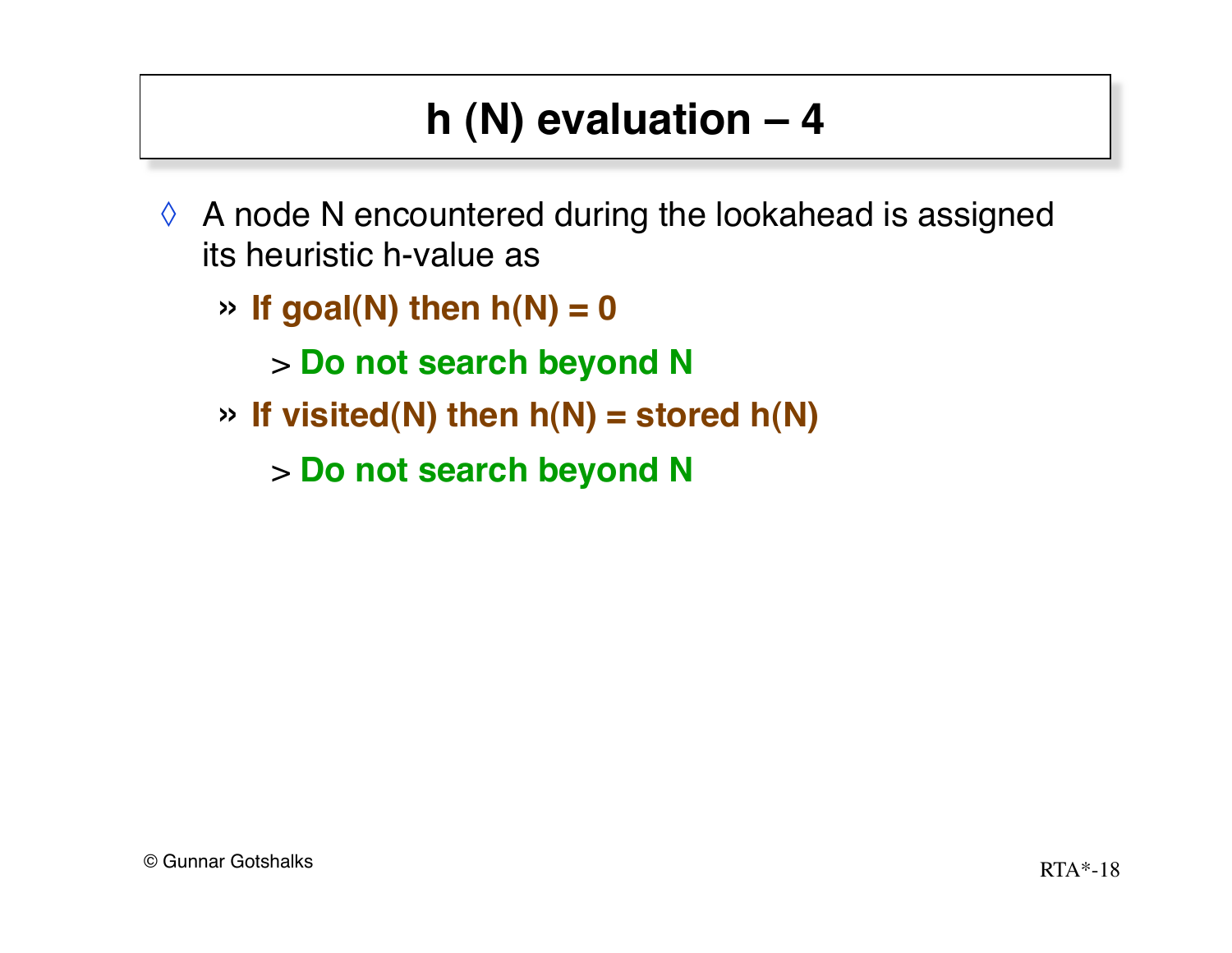- $\Diamond$  A node N encountered during the lookahead is assigned its heuristic h-value as
	- $\rightarrow$  **If goal(N) then h(N) = 0**

> **Do not search beyond N**

» **If visited(N) then h(N) = stored h(n)**

> **Do not search beyond N**

» **If N is at the depth-search limit then h(N) = evaluation of the heuristic function h(N)**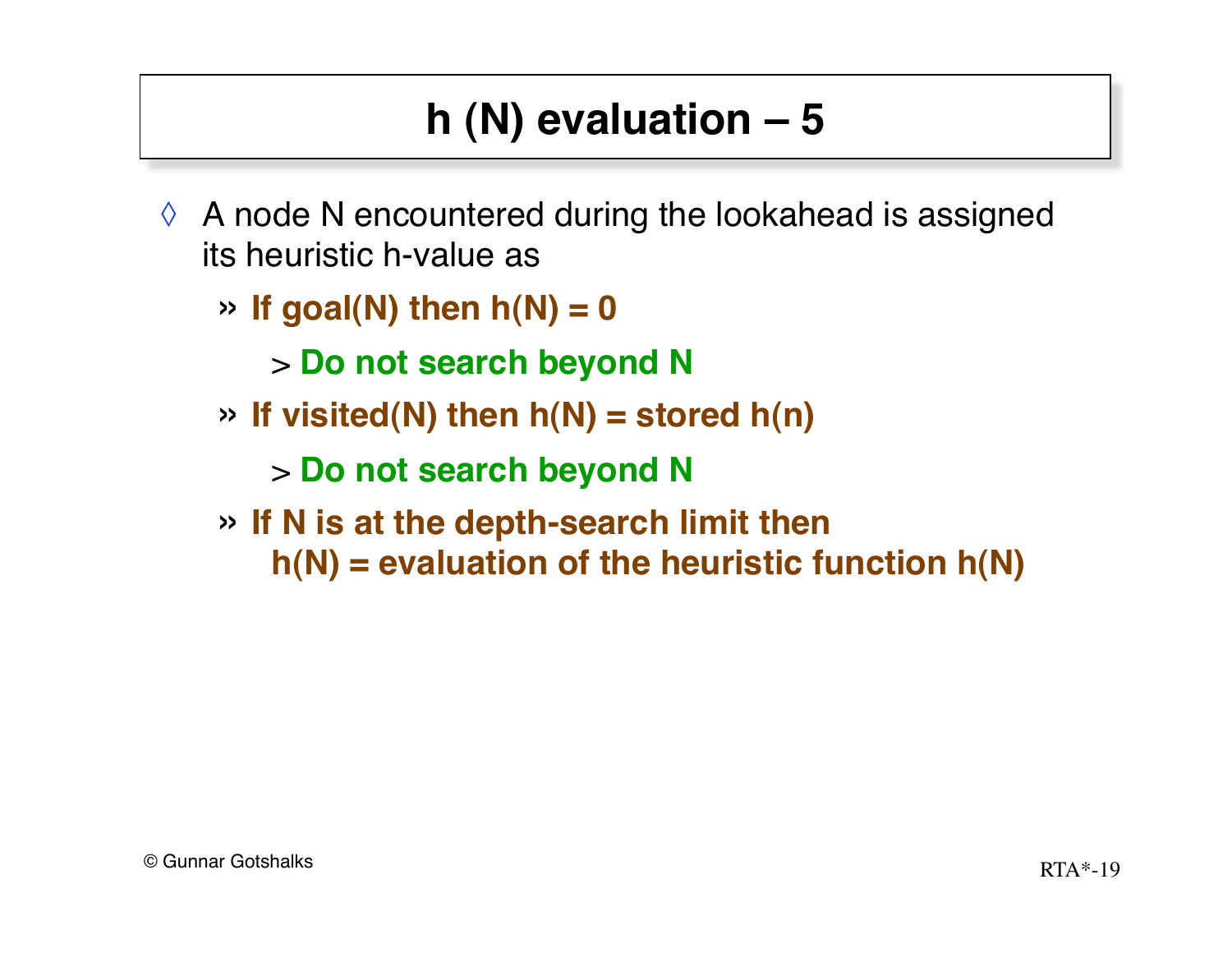- $\Diamond$  A node N encountered during the lookahead is assigned its heuristic h-value as
	- $\rightarrow$  **If goal(N) then h(N) = 0**

> **Do not search beyond N**

» **If visited(N) then h(N) = stored f(n)**

> **Do not search beyond N**

- » **If N is at the depth-search limit then h(N) = evaluation of the heuristic function h(N)**
- » **If N is not at the depth-search limit then generate N's successors and backup f-value from them**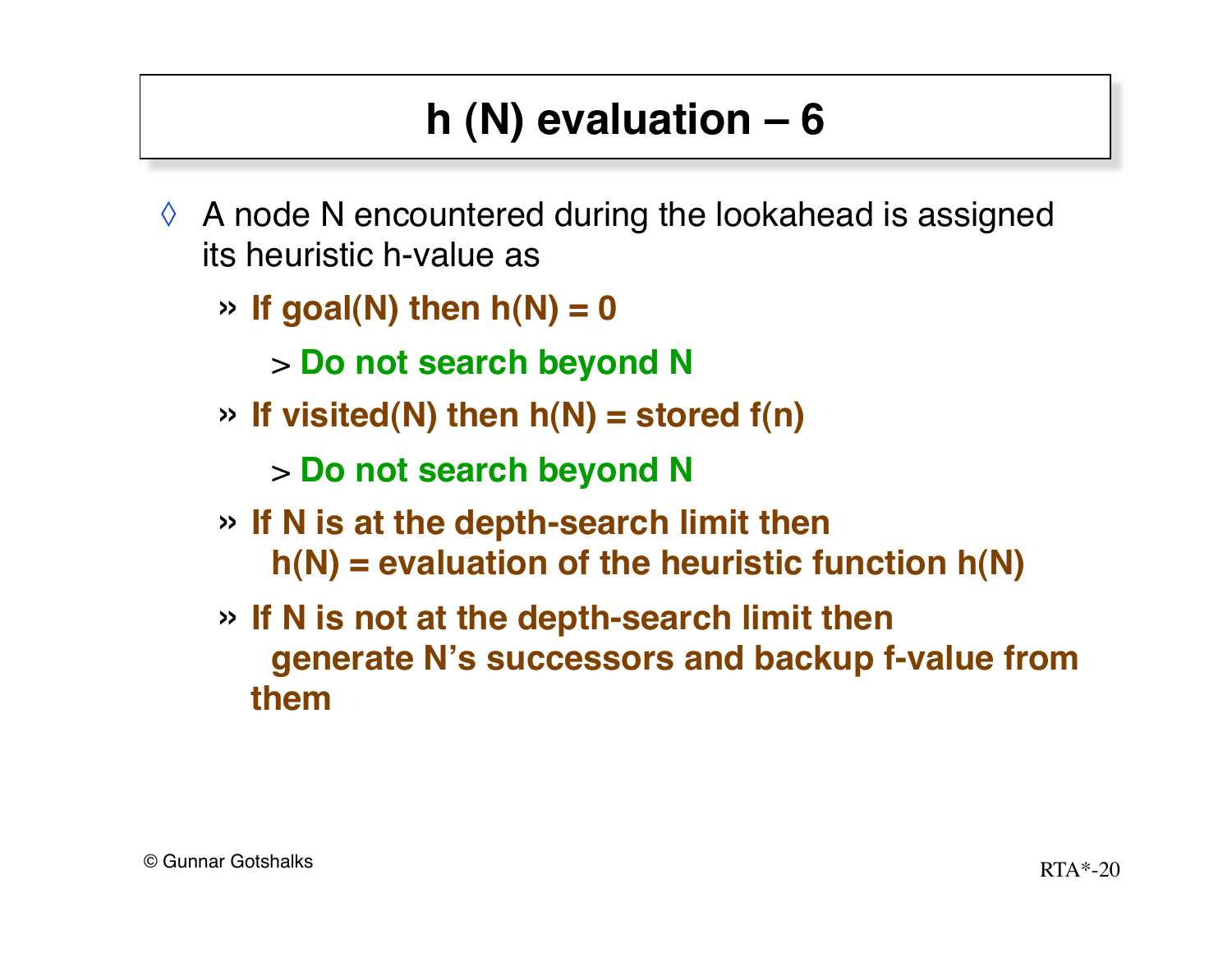$\Diamond$  If f(N) is monotonic, then can use alpha pruning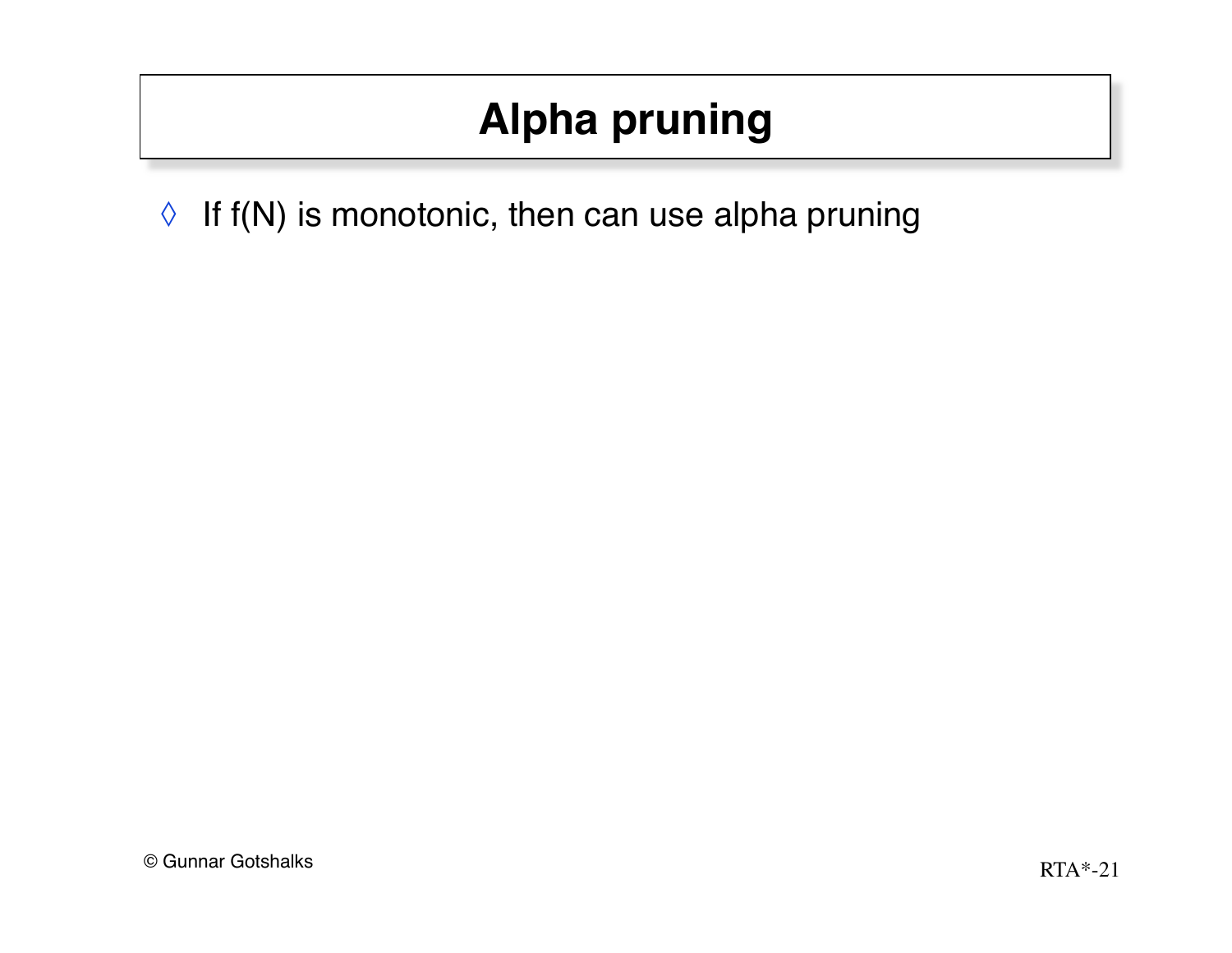- $\Diamond$  If f(N) is monotonic, then can use alpha pruning
	- » **RTA\* sorts searched horizon nodes low to high**

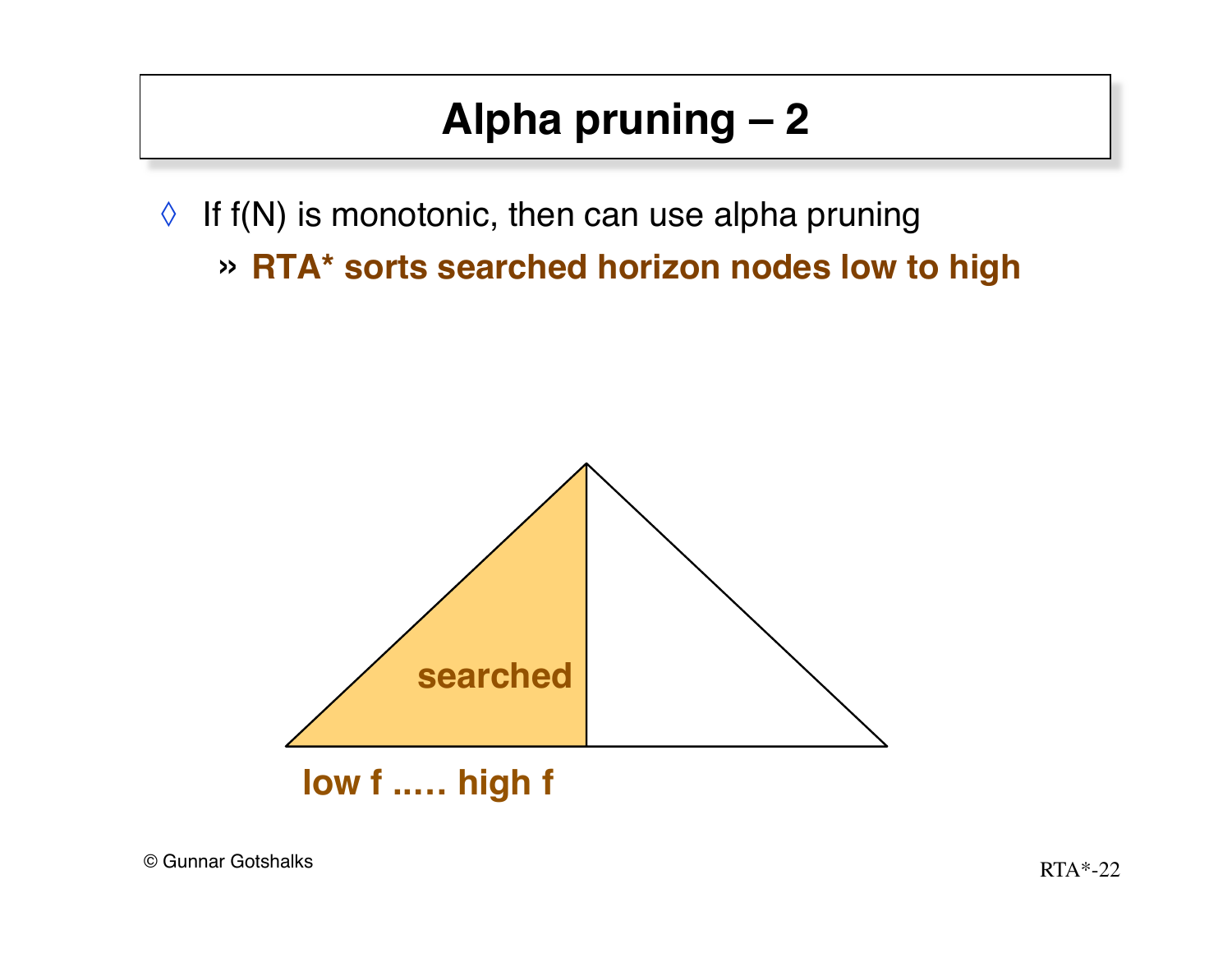- $\Diamond$  If f(N) is monotonic, then can use alpha pruning
	- » **RTA\* sorts horizon nodes in sequence**
	- » **Minimum f value is alpha**

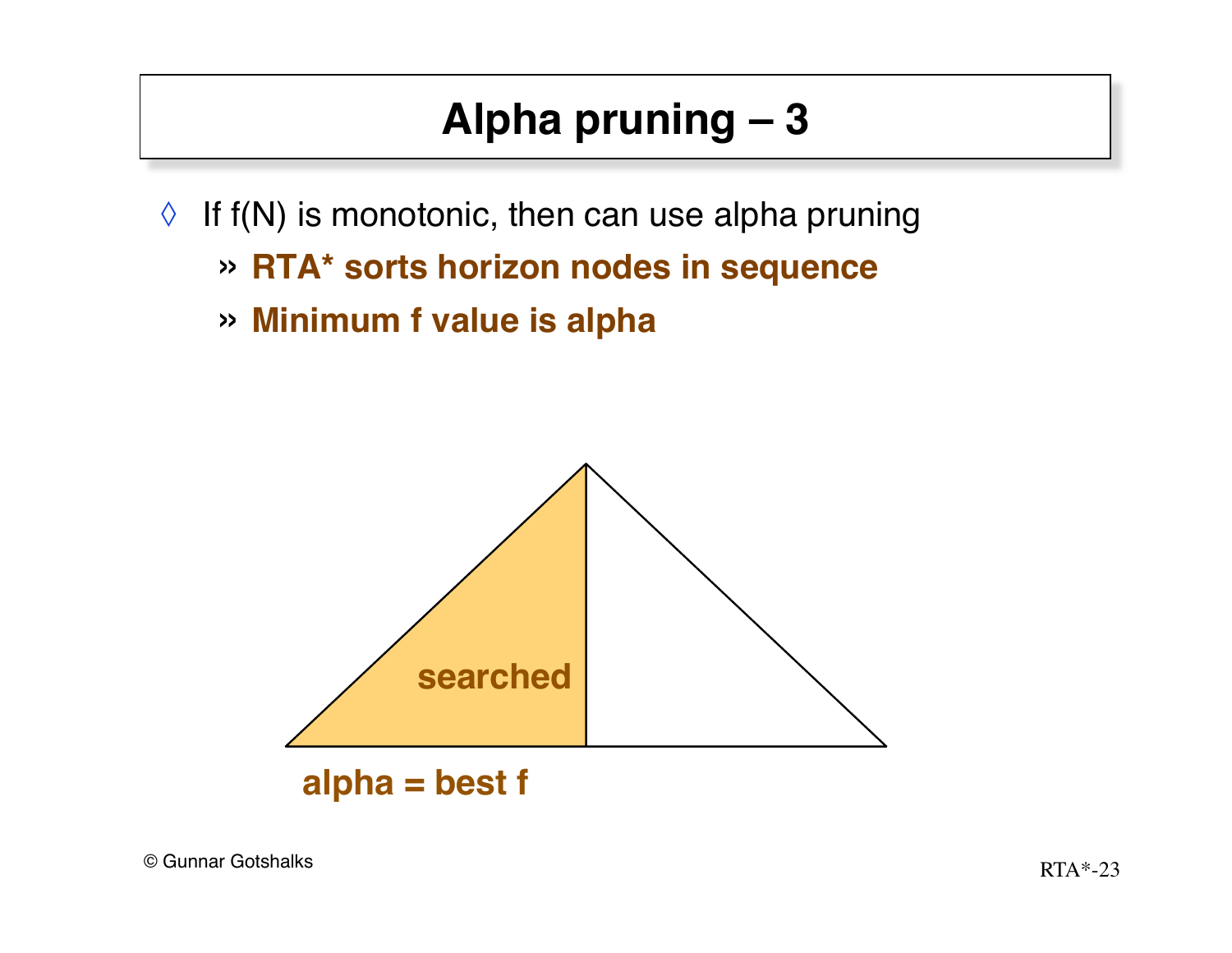- $\Diamond$  If f(N) is monotonic, then can use alpha pruning
	- » **RTA\* sorts horizon nodes in sequence**
	- » **Minimum f value is alpha**
	- » **If f(n) ≥ alpha, that subtree of n can be pruned**